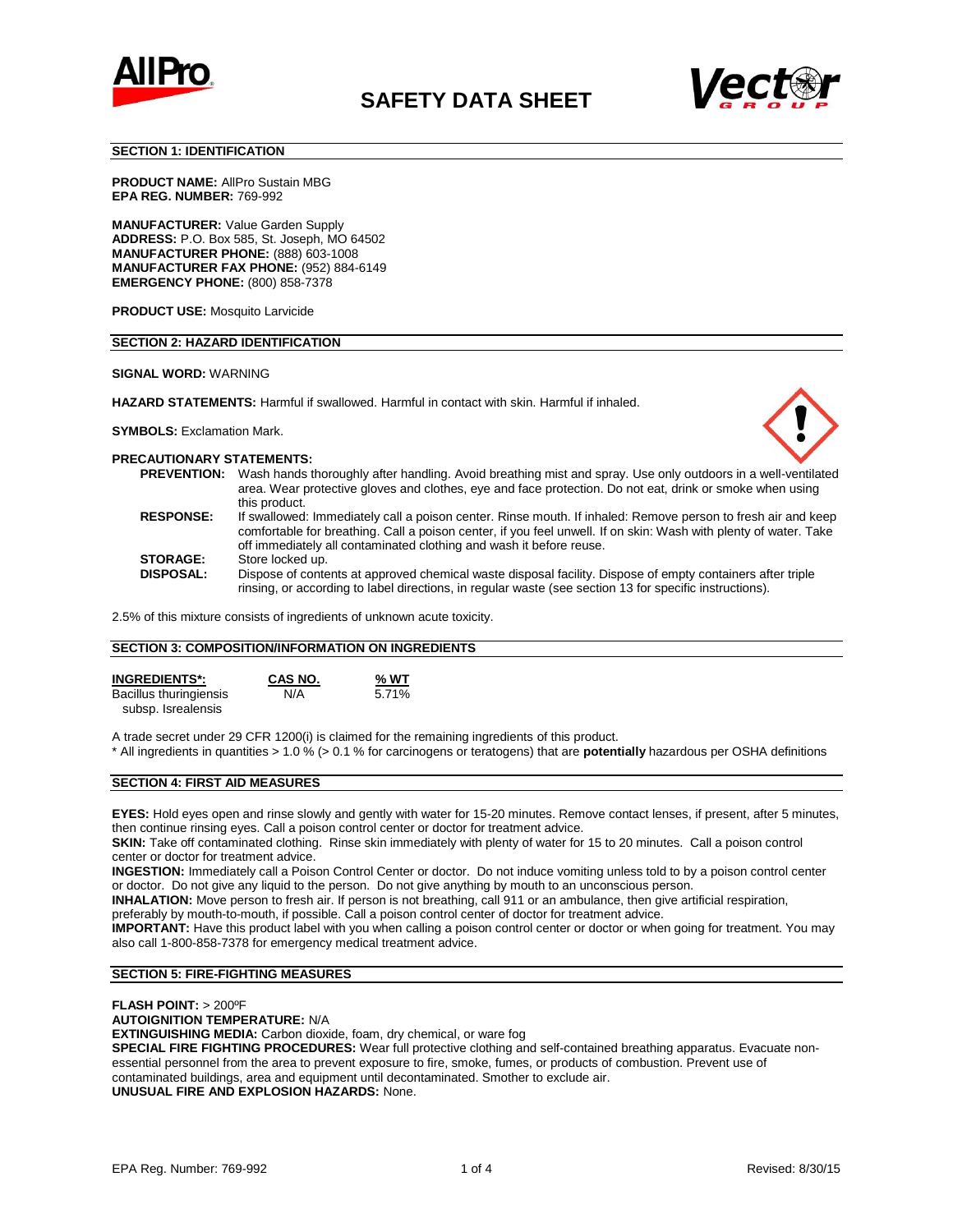

## **SAFETY DATA SHEET**



| <b>NFPA HAZARD CLASSIFICATION:</b>      | <b>HEALTH</b>                                                    | <b>FIRE</b>   | <b>REACTIVITY</b> | <b>SPECIAL</b><br>N/A |                |
|-----------------------------------------|------------------------------------------------------------------|---------------|-------------------|-----------------------|----------------|
| NFPA HAZARD RATING CODES: INSIGNIFICANT |                                                                  | <b>SLIGHT</b> | <b>MODERATE</b>   | <u>HIGH</u>           | <b>EXTREME</b> |
| <b>SPECIAL CODES:</b>                   | OX = oxidiser, $SA =$ simple asphyxiant, $H =$ reacts with water |               |                   |                       |                |

#### **SECTION 6: ACCIDENTAL RELEASE MEASURES**

**STEPS TO BE TAKEN IN CASE MATERIAL IS RELEASED OR SPILLED, SMALL SPILLS AND/OR LARGE SPILLS:** Collect material and place in a container for disposal. Dispose of material in accordance with federal, state, and local regulations.

### **SECTION 7: HANDLING AND STORAGE**

**HANDLING AND STORAGE:** Do not contaminate water, food or feed by storage. Store in a cool, dry place.

| <b>SECTION 8: EXPOSURE CONTROLS/PERSONAL PROTECTION</b> |                |        |                 |                  |                             |    |        |  |
|---------------------------------------------------------|----------------|--------|-----------------|------------------|-----------------------------|----|--------|--|
| <b>INGREDIENTS*:</b>                                    | <b>CAS NO.</b> | $%$ WT | <b>OSHA TWA</b> | <b>OSHA STEL</b> | <b>ACGIH TWA ACGIH STEL</b> |    | OTHER+ |  |
| Bacillus thuringiensis<br>subsp. Isrealensis            | N/A            | 5.71%  | ΝE              | NE               | NE                          | NE | NE     |  |

\* All ingredients in quantities > 1.0 % (> 0.1 % for carcinogens or teratogens) that are potentially hazardous per OSHA definitions † AIHA WEEL 8 hour TWA or NIOSH REL 8 hour TWA

 $N/A$  = not applicable  $NE$  = not established

### **ENGINEERING CONTROLS:** NE

**RESPIRATORY PROTECTION:** dust/mist filtering respirator meeting NIOSH standards of at least N-95, R-95 or P-95. **EYE PROTECTION:** Safety glasses, goggles, or face shield.

**SKIN PROTECTION:** Long-sleeve shirt and long pants; shoes plus socks; waterproof gloves for all handlers, mixers/loaders, persons cleaning equipment, and persons exposed to the product. Follow manufacturer's instructions for cleaning/maintaining PPE. If no such instructions for washables exist, use detergent and hot water. Keep and wash PPE separately from other laundry. **WORK HYGIENIC PRACTICES:** User should wash hands before eating, drinking, chewing gum, using tobacco, or using the toilet. User should remove clothing/PPE immediately if pesticide gets inside. Then wash thoroughly and put on clean clothing. Users should remove PPE immediately after handling this product. Wash the outside of gloves before removing. As soon as possible, wash thoroughly and change into clean clothing.

#### **SECTION 9: PHYSICAL AND CHEMICAL PROPERTIES**

**APPEARANCE:** Granular solid **VAPOR PRESSURE (mmHg at 20ºC):** N/A **ODOR THRESHOLD:** N/A **pH:** N/A **pH:** N/A **pH: N/A pH: N/A pH: N/A pHYSICAL STATE:** Solid **PHYSICAL STATE: Solid BOILING POINT:** NE **DENSITY:** 35 lbs./cu.ft.<br> **MELTING POINT:** NE **DENSITY: POINT:** N/A **MELTING POINT: NE FLAMMABILITY:** N/A **AUTO IGNITION:** N/A **VISCOCITY** (cSt at 40°C): NE **WATER SOLUBILITY:** N/A **OTHER SOLUBILITIES:** N/A **EVAPORATION RATE (BuAc = 1): NE** 

**VAPOR DENSITY (AIR = 1): N/A PARTITION COEFFICIENT (n-octanol/water: N/A % VOLATILE BY VOLUME: NE** 

#### **SECTION 10: STABILITY AND REACTIVITY**

**HAZARDOUS POLYMERIZATION:** Will not occur. **CONDITIONS TO AVOID:** NE. **INCOMPATIBLE MATERIALS:** Do not expose to solutions with high alkalinity.

#### **SECTION 11: TOXICOLOGICAL INFORMATION**

**ACUTE ORAL EFFECTS:** NE. The acute dermal LD50 in both male and female rats was greater than 5000-mg/kg body weight for the technical powder used in the formulation, indicating that the material is non-toxic by ingestion in single doses. **ACUTE DERMAL EFFECTS**: NE. The acute dermal LD50 in both male and female rabbits was found to be greater than 2000 mg/kg body weight for the technical powder used in the formulation, indicating that the material is no more than slightly toxic by a single skin application.

**EYE IRRITATION:** The product is considered to be non-irritating to rabbit eye and/or skin.

**DERMAL SENSITIZATION**: Appropriate skin sensitization studies in guinea pigs has indicated that the product is a non-sensitizing agent.